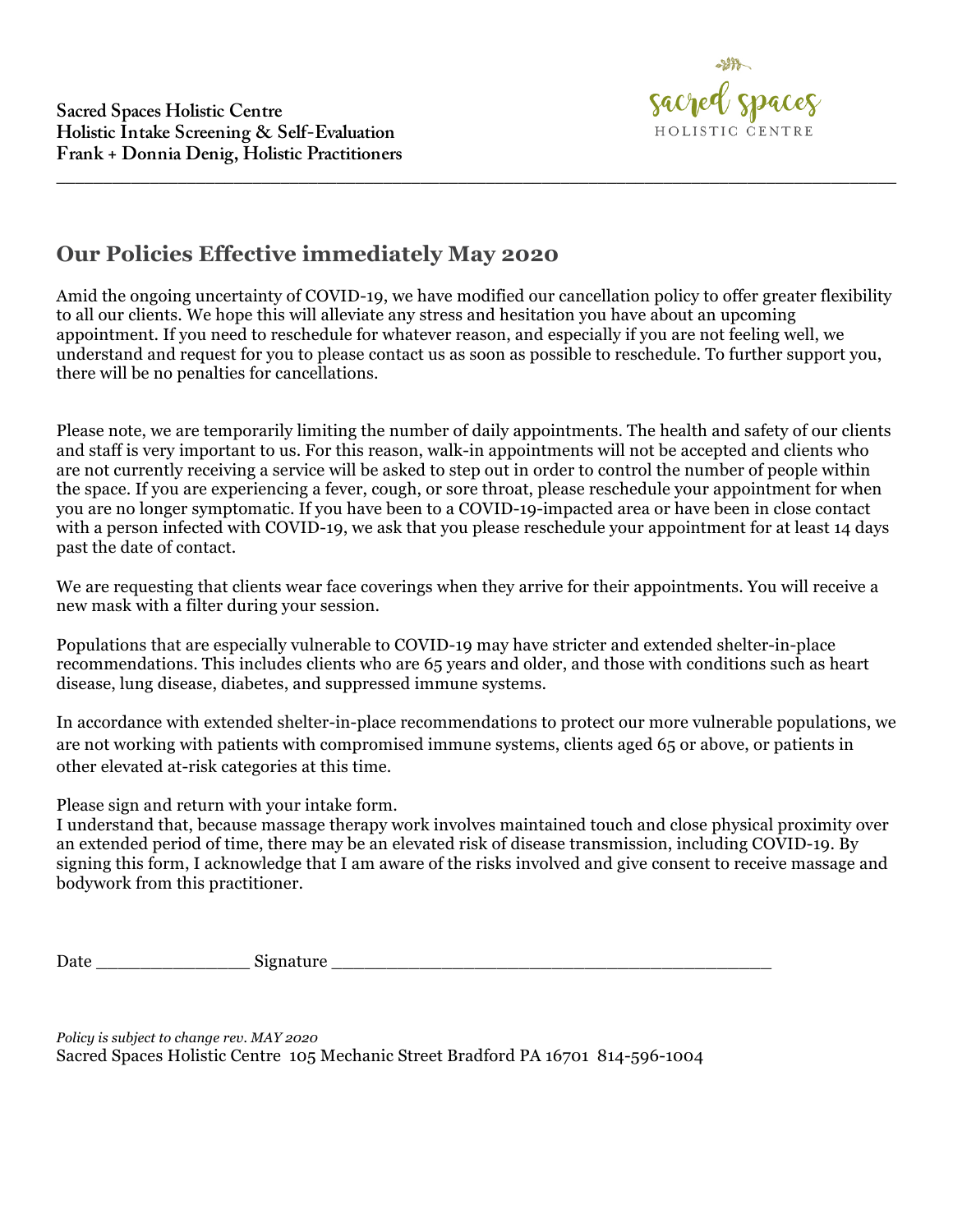# The Holistic Body - Mind, Body & Spirit Health History

*Amid the ongoing uncertainty of COVID-19, we have modified our policies. See our policy sheet before filling out this intake. If you have been sick for any reason in the last 3 months, we require a doctor's release.*

 $\mathcal{L} = \{ \mathcal{L} \mid \mathcal{L} \in \mathcal{L} \}$  , where  $\mathcal{L} = \{ \mathcal{L} \mid \mathcal{L} \in \mathcal{L} \}$  , where  $\mathcal{L} = \{ \mathcal{L} \mid \mathcal{L} \in \mathcal{L} \}$ 

| Today's Date: _______________                                                                                |  |  |  |  |  |                                                                                                                            |  |
|--------------------------------------------------------------------------------------------------------------|--|--|--|--|--|----------------------------------------------------------------------------------------------------------------------------|--|
|                                                                                                              |  |  |  |  |  | Name: $\_\_\_\_\_\_\_\_\_\_\_\_\_\_\_\_\_\_\_$ Date of Birth: $\_\_\_\_\_\_\_\_\_\_\_\_\_\_\_\_\_$ Gender: $\Box M \Box F$ |  |
|                                                                                                              |  |  |  |  |  |                                                                                                                            |  |
|                                                                                                              |  |  |  |  |  |                                                                                                                            |  |
|                                                                                                              |  |  |  |  |  |                                                                                                                            |  |
|                                                                                                              |  |  |  |  |  |                                                                                                                            |  |
|                                                                                                              |  |  |  |  |  |                                                                                                                            |  |
|                                                                                                              |  |  |  |  |  |                                                                                                                            |  |
| Marital Status: ________single _______married _______divorced _______widowed _______with a significant other |  |  |  |  |  |                                                                                                                            |  |
| Are you a caregiver for dependents? Yes No If yes, how many children? ______ How many adults______           |  |  |  |  |  |                                                                                                                            |  |
|                                                                                                              |  |  |  |  |  |                                                                                                                            |  |
|                                                                                                              |  |  |  |  |  |                                                                                                                            |  |
| <b>PHYSICIANS / PROVIDERS</b><br>Primary Care Physician (PCP)                                                |  |  |  |  |  | INSURANCE Provider                                                                                                         |  |

Please provide the name and title of all other practitioner(s), the condition(s) being treated and the length of time you have been receiving this treatment. Please include any acupuncturists, chiropractors, massage therapists or Naturopaths or homeopaths.

\_\_\_\_\_\_\_\_\_\_\_\_\_\_\_\_\_\_\_\_\_\_\_\_\_\_\_\_\_\_\_\_\_\_\_\_\_\_\_\_\_\_\_\_\_\_\_\_\_\_\_\_\_\_\_\_\_\_\_\_\_\_\_\_\_\_\_\_\_\_\_\_\_\_\_\_\_\_\_\_\_\_\_\_\_\_\_\_\_\_

\_\_\_\_\_\_\_\_\_\_\_\_\_\_\_\_\_\_\_\_\_\_\_\_\_\_\_\_\_\_\_\_\_\_\_\_\_\_\_\_\_\_\_\_\_\_\_\_\_\_\_\_\_\_\_\_\_\_\_\_\_\_\_\_\_\_\_\_\_\_\_\_\_\_\_\_\_\_\_\_\_\_\_\_\_\_\_\_\_\_

**\_\_\_\_\_\_\_\_\_\_\_\_\_\_\_\_\_\_\_\_\_\_\_\_\_\_\_\_\_\_\_\_\_\_\_\_\_\_\_\_\_\_\_\_\_\_\_\_\_\_\_\_\_\_\_\_\_\_\_\_\_\_\_\_\_\_\_\_\_\_\_\_\_\_\_\_\_\_\_\_\_\_\_\_\_\_\_\_\_\_**

\_\_\_\_\_\_\_\_\_\_\_\_\_\_\_\_\_\_\_\_\_\_\_\_\_\_\_\_\_\_\_\_\_\_\_\_\_\_\_\_\_\_\_\_\_\_\_\_\_\_\_\_\_\_\_\_\_\_\_\_\_\_\_\_\_\_\_\_\_\_\_\_\_\_\_\_

*Practitioner Name Condition/s Dates of Treatment Phone#*

#### **REASON/EXPECTATION FOR TODAY'S VISIT:**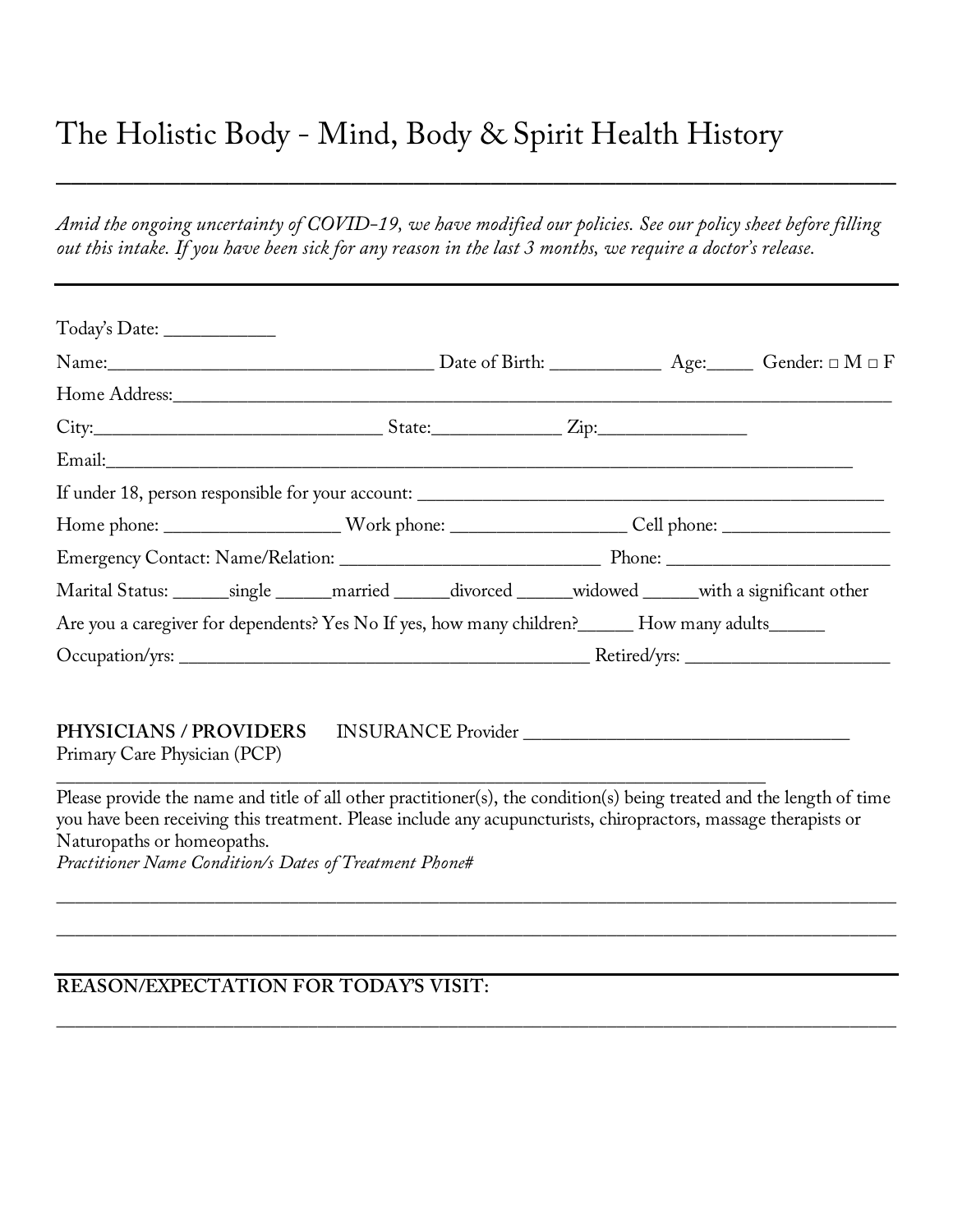### **CURRENT HEALTH CONCERNS**

Are you currently, today being treated for a cold, cough or flu with Antibiotics?  $\Box$   $\Gamma \Box N$ If yes, we cannot provide bodywork until the antibiotics have been eliminated from the body. This is to avoid the spread of your current illness within your own body as well as passing it to the practitioner. **Please list your top 3 health concerns in order of priority.**

| ∸-         |  |
|------------|--|
| ∠          |  |
| . <b>.</b> |  |

**\_\_\_\_\_\_\_\_\_\_\_\_\_\_\_\_\_\_\_\_\_\_\_\_\_\_\_\_\_\_\_\_\_\_\_\_\_\_\_\_\_\_\_\_\_\_\_\_\_\_\_\_\_\_\_\_\_\_\_\_\_\_\_\_\_\_\_\_\_\_\_\_\_\_\_\_\_\_\_\_\_\_\_\_\_\_\_\_\_\_**

## **SPECIAL COVID19 HEALTH QUESTIONS**

Have you had a fever in the last 24 hours of 100°F or above? \_\_\_\_\_\_\_\_\_\_Temp today \_\_\_\_\_\_\_\_\_\_\_\_\_\_\_\_\_\_\_\_\_\_\_\_\_\_\_\_

Do you now, or have you recently had, any respiratory or flu symptoms, sore throat, or shortness of breath?

\_\_\_\_\_\_\_\_\_\_\_\_\_\_\_\_\_\_\_\_\_\_\_\_\_\_\_\_\_\_\_\_\_\_\_\_\_\_\_\_\_\_\_\_\_\_\_\_\_\_\_\_\_\_\_\_\_\_\_\_\_\_\_\_\_\_\_\_\_\_\_\_\_\_\_\_\_\_\_\_\_\_\_\_\_\_\_\_

Have you been in contact with anyone in the last 14 days who has been diagnosed with COVID-19 or has coronavirus-type symptoms?

## **SPECIAL COVID19 INFORMED CONSENT:**

I understand that, because massage therapy work involves maintained touch and close physical proximity over an extended period of time, there may be an elevated risk of disease transmission, including COVID-19. By signing this form, I acknowledge that I am aware of the risks involved and give consent to receive massage and bodywork from this practitioner. Please initial \_\_\_\_\_\_\_\_\_\_\_\_\_\_\_\_\_\_\_\_\_\_\_\_\_\_\_\_

## **MEDICAL CONDITIONS: PLEASE CHECK ALL THAT APPLY TO YOU**:

- □ Alcoholism/substance abuse
- □ Arthritis/Joint Disease
- □ Blood Clot/Phlebitis
- □ Cancer (Type):
- $\overline{\phantom{a}}$  ,  $\overline{\phantom{a}}$  ,  $\overline{\phantom{a}}$  ,  $\overline{\phantom{a}}$  ,  $\overline{\phantom{a}}$  ,  $\overline{\phantom{a}}$  ,  $\overline{\phantom{a}}$  ,  $\overline{\phantom{a}}$  ,  $\overline{\phantom{a}}$  ,  $\overline{\phantom{a}}$  ,  $\overline{\phantom{a}}$  ,  $\overline{\phantom{a}}$  ,  $\overline{\phantom{a}}$  ,  $\overline{\phantom{a}}$  ,  $\overline{\phantom{a}}$  ,  $\overline{\phantom{a}}$ □ Deep Vein Thrombosis
- □ Diabetes
- □ Digestive (Ulcertive Colitis, Crohns, etc.)
- □ Fibromyalgia
- □ Frequent Infections
- □ Allergies/Sensitivities
- (Scent, medicines, skin, food, seasonal)
- □ Heart Attack, Heart Disease, Heart Failure
- □ High Blood Pressure
- □ High Cholesterol
- □ Liver Disease, Hepatitis
- □ Lung Disease (Asthma, COPD)
- □ Mental Trouble/ Depression/Anxiety, etc.
- □ Thyroid Disease
- □ Urinary Difficulties (incontinence, infections, prostate etc.)

 $\overline{\phantom{a}}$  , where  $\overline{\phantom{a}}$ 

□ Other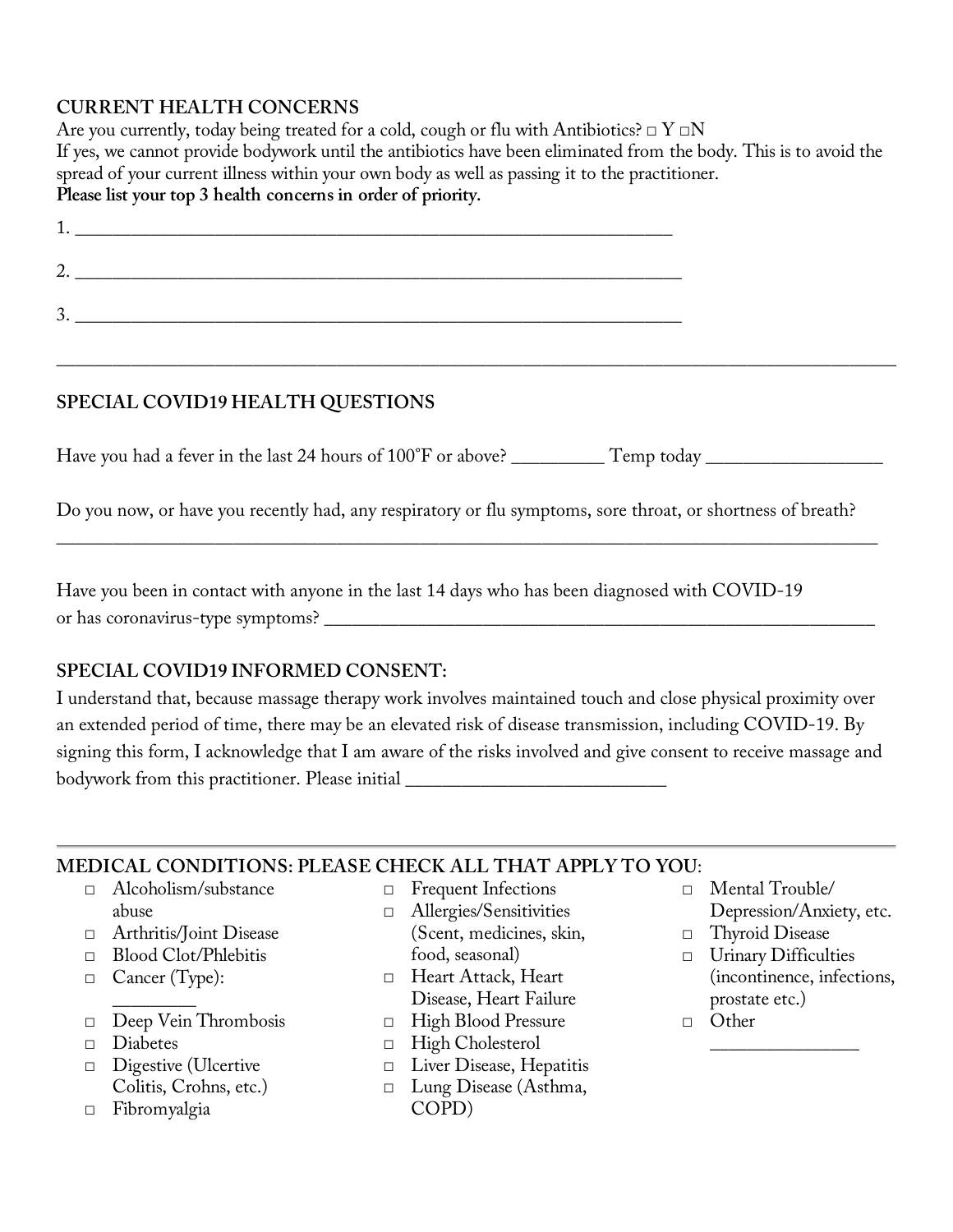Please list any and all medications you are currently taking

#### **SUPPLEMENTS**

Please list any and all supplements you are currently taking

#### **WOMEN'S HEALTH**

| Age at First Menses | Number of Pregnancies Birth Control? |  |
|---------------------|--------------------------------------|--|
|                     |                                      |  |

**\_\_\_\_\_\_\_\_\_\_\_\_\_\_\_\_\_\_\_\_\_\_\_\_\_\_\_\_\_\_\_\_\_\_\_\_\_\_\_\_\_\_\_\_\_\_\_\_\_\_\_\_\_\_\_\_\_\_\_\_\_\_\_\_\_\_\_\_\_\_\_\_\_\_\_\_\_\_\_\_\_\_\_\_\_\_\_\_\_\_**

**\_\_\_\_\_\_\_\_\_\_\_\_\_\_\_\_\_\_\_\_\_\_\_\_\_\_\_\_\_\_\_\_\_\_\_\_\_\_\_\_\_\_\_\_\_\_\_\_\_\_\_\_\_\_\_\_\_\_\_\_\_\_\_\_\_\_\_\_\_\_\_\_\_\_\_\_\_\_\_\_\_\_\_\_\_\_\_\_\_\_**

**\_\_\_\_\_\_\_\_\_\_\_\_\_\_\_\_\_\_\_\_\_\_\_\_\_\_\_\_\_\_\_\_\_\_\_\_\_\_\_\_\_\_\_\_\_\_\_\_\_\_\_\_\_\_\_\_\_\_\_\_\_\_\_\_\_\_\_\_\_\_\_\_\_\_\_\_\_\_\_\_\_\_\_\_\_\_\_\_\_\_**

**\_\_\_\_\_\_\_\_\_\_\_\_\_\_\_\_\_\_\_\_\_\_\_\_\_\_\_\_\_\_\_\_\_\_\_\_\_\_\_\_\_\_\_\_\_\_\_\_\_\_\_\_\_\_\_\_\_\_\_\_\_\_\_\_\_\_\_\_\_\_\_\_\_\_\_\_\_\_\_\_\_\_\_\_\_\_\_\_\_\_**

**\_\_\_\_\_\_\_\_\_\_\_\_\_\_\_\_\_\_\_\_\_\_\_\_\_\_\_\_\_\_\_\_\_\_\_\_\_\_\_\_\_\_\_\_\_\_\_\_\_\_\_\_\_\_\_\_\_\_\_\_\_\_\_\_\_\_\_\_\_\_\_\_\_\_\_\_\_\_\_\_\_\_\_\_\_\_\_\_\_\_**

**\_\_\_\_\_\_\_\_\_\_\_\_\_\_\_\_\_\_\_\_\_\_\_\_\_\_\_\_\_\_\_\_\_\_\_\_\_\_\_\_\_\_\_\_\_\_\_\_\_\_\_\_\_\_\_\_\_\_\_\_\_\_\_\_\_\_\_\_\_\_\_\_\_\_\_\_\_\_\_\_\_\_\_\_\_\_\_\_\_\_**

**\_\_\_\_\_\_\_\_\_\_\_\_\_\_\_\_\_\_\_\_\_\_\_\_\_\_\_\_\_\_\_\_\_\_\_\_\_\_\_\_\_\_\_\_\_\_\_\_\_\_\_\_\_\_\_\_\_\_\_\_\_\_\_\_\_\_\_\_\_\_\_\_\_\_\_\_\_\_\_\_\_\_\_\_\_\_\_\_\_\_**

**\_\_\_\_\_\_\_\_\_\_\_\_\_\_\_\_\_\_\_\_\_\_\_\_\_\_\_\_\_\_\_\_\_\_\_\_\_\_\_\_\_\_\_\_\_\_\_\_\_\_\_\_\_\_\_\_\_\_\_\_\_\_\_\_\_\_\_\_\_\_\_\_\_\_\_\_\_\_\_\_\_\_\_\_\_\_\_\_\_\_**

Duration of Menses\_\_\_\_\_ Number of Births\_\_\_\_\_\_\_\_\_ What type? \_\_\_\_\_\_\_\_\_\_\_\_\_\_\_\_\_\_\_

Number of Miscarriages\_\_\_\_ Vaginal Discharge or sores\_\_\_\_\_\_ Number of Abortions\_\_\_\_\_\_

Fertility Problems\_\_\_\_\_\_\_\_\_\_\_\_\_\_ Breast Lumps\_\_\_\_\_\_\_\_\_ Difficult Births\_\_\_\_\_\_\_\_\_\_

Perimenopausal? Yes No Year Menopause

First Date of Last Menstrual Cycle \_\_\_\_\_\_\_/\_\_\_\_\_\_\_/\_\_\_\_\_\_

Date of Last Pap Smear \_\_\_\_\_\_/ \_\_\_\_\_\_/ \_\_\_\_\_\_\_\_\_

Did you have any abnormal findings in your last tests or anytime in the past? Please give details:

#### **MEN'S HEALTH**

| What date was your last prostate exam? |                                 | PSA Test? | Colonoscopy? |
|----------------------------------------|---------------------------------|-----------|--------------|
| Do you have: Prostate problems_        | Testicular cancer               |           |              |
| Vasectomy                              | Sexual dysfunction or impotence |           |              |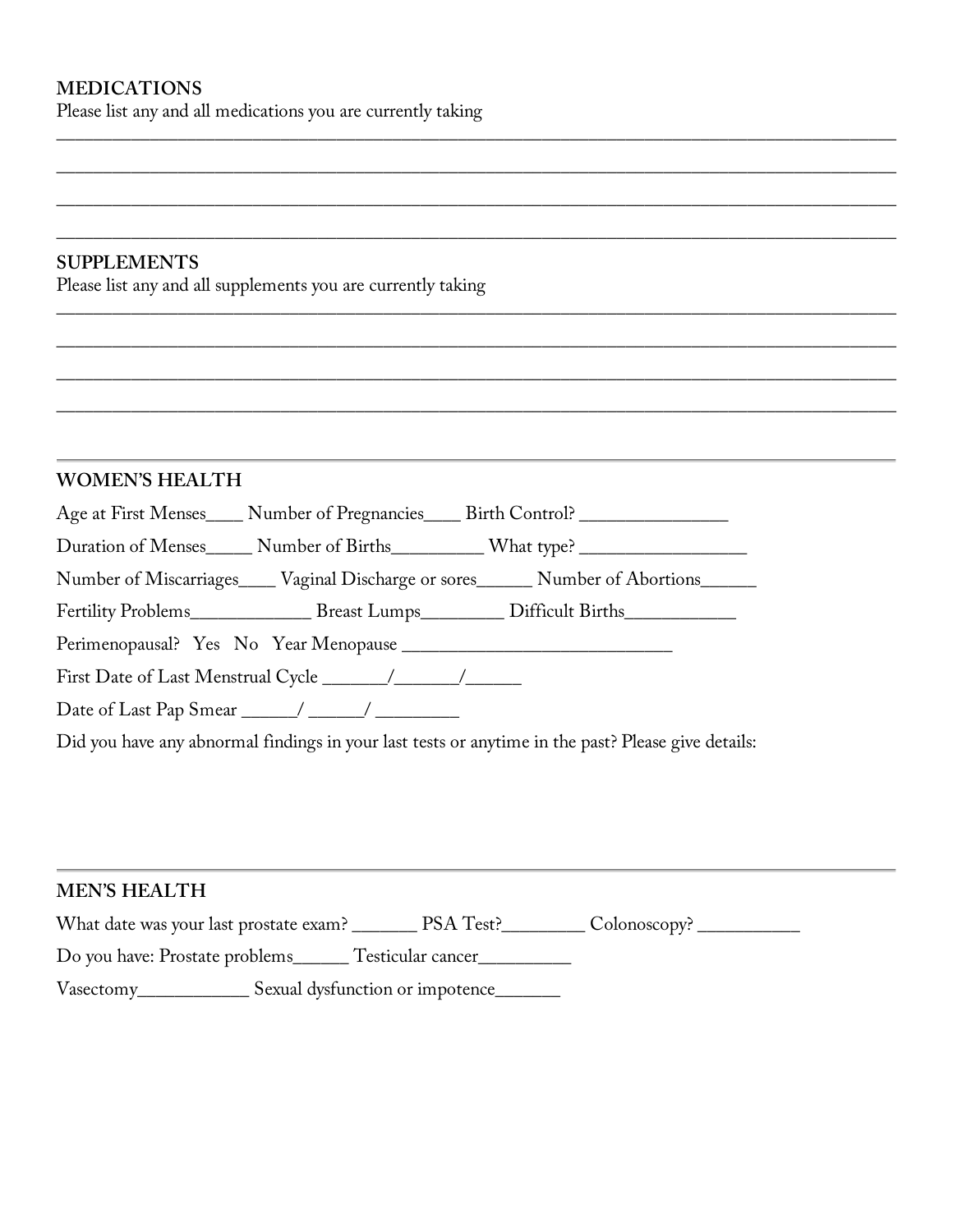## **CHECK IF YOU HAVE EXPERIENCED** *ANY* **OF THESE SYMPTOMS** *(in the last year)*

|        | <b>GENERAL</b>              |        |                           |        |                             |
|--------|-----------------------------|--------|---------------------------|--------|-----------------------------|
| $\Box$ | Fevers                      | □      | Seizures                  | $\Box$ | Headaches                   |
| □      | <b>Frequent Colds</b>       | □      | Fatigue                   | □      | <b>Bleeding or Bruising</b> |
| □      | Tremors                     | $\Box$ | <b>Night Sweats</b>       | $\Box$ | <b>Emotional Changes</b>    |
| □      | Change in Appetite          | □      | Poor Sleep/Insomnia       |        |                             |
| □      | Chills                      | $\Box$ | Day Sweating              |        |                             |
|        | CARDIOVASCULAR              |        |                           |        |                             |
| □      | <b>Dizziness</b>            | $\Box$ | Difficulty in Breathing   | □      | Chest pain                  |
| □      | Swelling of Hands           | □      | Palpitations              | $\Box$ | Swelling of Feet            |
| □      | Irregular heartbeat         | □      | Low blood pressure        | $\Box$ | Phlebitis                   |
| □      | Fainting                    | $\Box$ | Cold Sweats               | □      | Other                       |
|        | <b>RESPIRATORY</b>          |        |                           |        |                             |
| $\Box$ | Cough                       | □      | Shortness of Breath       | $\Box$ | Coughing Blood              |
| □      | Pain w/ Deep Breaths        | $\Box$ | Easily Winded w/          | $\Box$ | Production of phlegm        |
| □      | <b>Difficulty Breathing</b> |        | exertion or when laying   |        |                             |
| □      | <b>Bronchitis</b>           |        | down                      |        |                             |
|        | <b>GASTROINTESTINAL</b>     |        |                           |        |                             |
| □      | Nausea                      | $\Box$ | Constipation              | $\Box$ | <b>Blood</b> in Stool       |
| □      | Abdominal Pain/Cramps       | $\Box$ | Indigestion / reflux      | $\Box$ | Hernia                      |
| □      | Vomiting                    | □      | Diarrhea                  | $\Box$ | Hemorrhoids                 |
|        | <b>GENITOURINARY</b>        |        |                           |        |                             |
| □      | Pain on Urination           | П      | Blood in Urine            | $\Box$ | Unable to Hold Urine        |
| □      | Decrease in Urine           | $\Box$ | Waking up to Urinate.     |        |                             |
| □      | Kidney stones               |        | How often                 |        |                             |
| □      | <b>Urgent Urination</b>     | □      | <b>Frequent Urination</b> |        |                             |
|        | NEUROPSYCHOLOGICAL          |        |                           |        |                             |
| $\Box$ | Areas of Numbness           | □      | Loss of Balance           | □      | Migraines                   |
| □      | Anxiety                     | □      | Easily Angered            | $\Box$ | Mania                       |
| □      | Lack of Coordination        | П      | Headaches                 | □      | Susceptible to Stress       |
| □      | Poor Memory                 | □      | Fainting                  |        |                             |
| □      | <b>Dizziness</b>            | □      | Depression                |        |                             |
|        | MUSCULOSKELETAL             |        |                           |        |                             |
| $\Box$ | Muscular Weakness           | □      | Joint Pain                | $\Box$ | Joint Instability           |
| □      | <b>Recent Sprains</b>       | □      | Injuries or Falls         | □      | Scoliosis, Kyphosis or      |
| □      | Muscle Cramps               | П      | <b>Localized Weakness</b> |        | Lordosis                    |
| □      | Spasms                      | П      | General Aches             |        |                             |
|        | $SENSES - any issues?$      |        |                           |        |                             |
| $\Box$ | Sight                       | □      | Sound                     | $\Box$ |                             |
| □      | Taste                       | $\Box$ | Smell                     |        |                             |
|        |                             |        |                           |        |                             |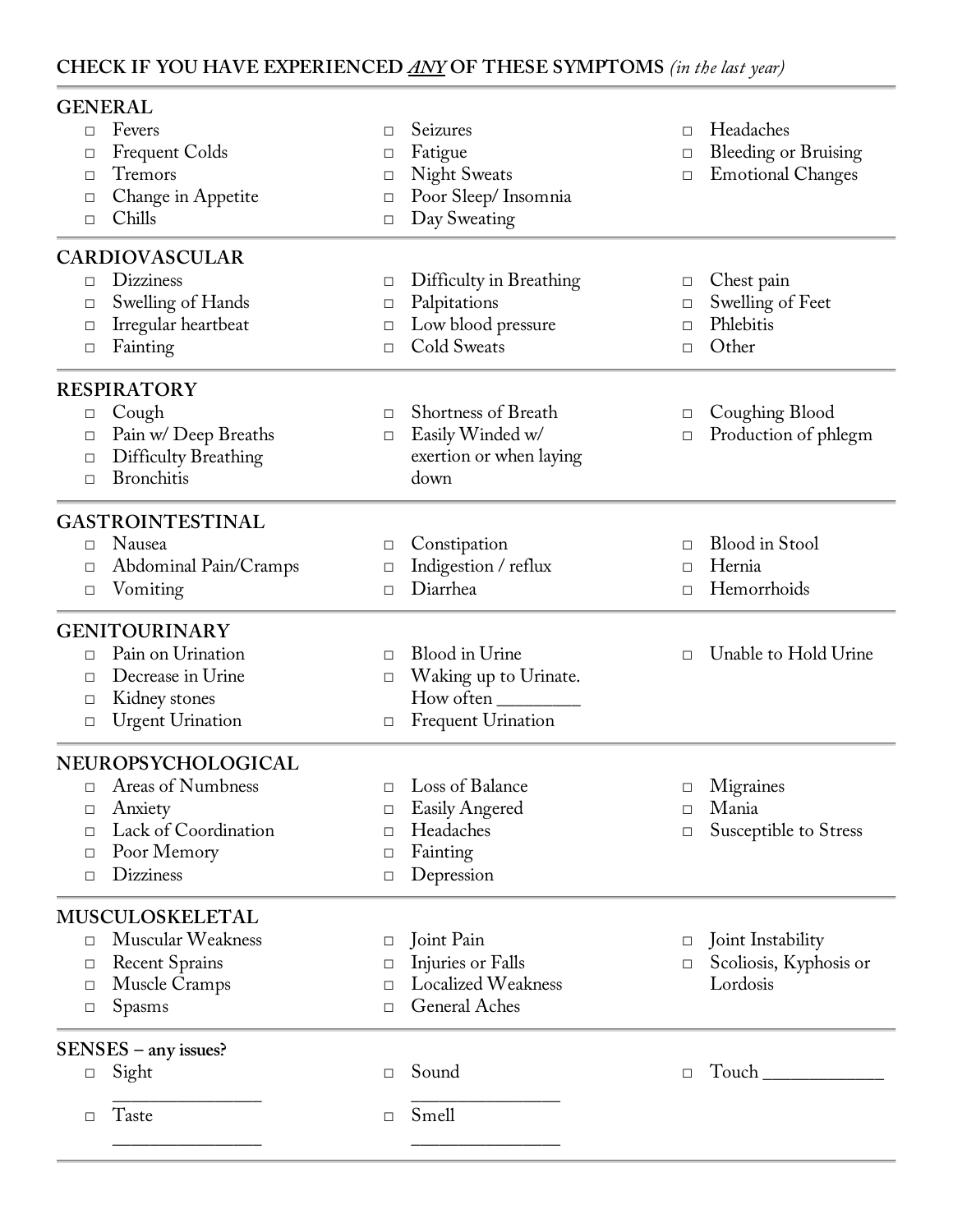#### **STATEMENTS – Please check any of these that are true**

- □ I feel connected to my body
- □ I am sensual and joyful
- □ I am authentic + courageous
- □ I completely accept myself
- $\Box$  I can express myself easily
- □ I am intuitive + creative
- □ I listen, trust and honor the divine within me

□ Yoga □ Meditation □ Eating **Other** 

**HABITS & LIFESTYLE**

#### **SELF-CARE PRACTICES**

What are your DAILY current self-care practices for body, mind and spirit? Check all that apply. □ Wake early □ Nasal clearing □ Breathing

- □ Prayer upon rising
- □ Clean face, mouth, eyes
- □ Drink water
- □ Elimination
- □ Scrape your tongue
- □ Clean your teeth
- □ Gargling

application on entire body

□ Abyhanga – warm oil

- □ Bathing
	- □ Dressing
- □ Perfume
	- □ Exercise
	-

#### **LIFESTYLE + HABITS**

Emotional Stress Scale (*Please circle)* 1 2 3 4 5 6 7 8 9 10

Do you smoke?\_\_\_\_\_\_\_\_\_ If yes, what? \_\_\_\_\_\_\_\_\_\_\_\_\_\_

How much per day? \_\_\_\_\_\_\_\_\_\_ Since when?\_\_\_\_\_\_\_\_\_

How many attempts have you made at quitting smoking?\_\_\_\_\_\_\_\_\_\_\_\_\_\_\_\_\_\_\_\_\_\_\_\_\_\_\_\_

Do you drink alcohol? \_\_\_\_\_\_\_\_\_ If yes, what? \_\_\_\_\_\_\_\_\_\_\_\_\_\_\_\_\_\_\_\_\_\_\_\_\_\_\_\_\_\_\_\_\_\_

How much? \_\_\_\_\_\_\_\_\_\_\_\_\_ Since when?\_\_\_\_\_\_\_\_\_

How do you express gratitude in life? How often? \_\_\_\_\_\_\_\_\_\_\_\_\_\_\_\_\_\_\_\_\_\_\_\_\_\_\_\_\_\_\_\_\_\_\_\_\_\_\_\_\_\_\_\_\_\_\_\_\_\_

Do you exercise regularly? \_\_\_\_\_\_\_\_\_\_ If yes, describe what you do: \_\_\_\_\_\_\_\_\_\_\_\_\_\_\_\_\_\_\_\_\_\_\_\_\_\_\_\_

How often do you get out in nature? \_\_\_\_\_\_\_\_\_\_\_\_\_\_\_\_\_\_\_\_\_\_\_\_\_\_\_\_\_\_\_\_\_\_\_\_\_\_\_\_\_\_\_\_\_\_\_\_\_\_\_\_\_\_\_\_\_\_\_\_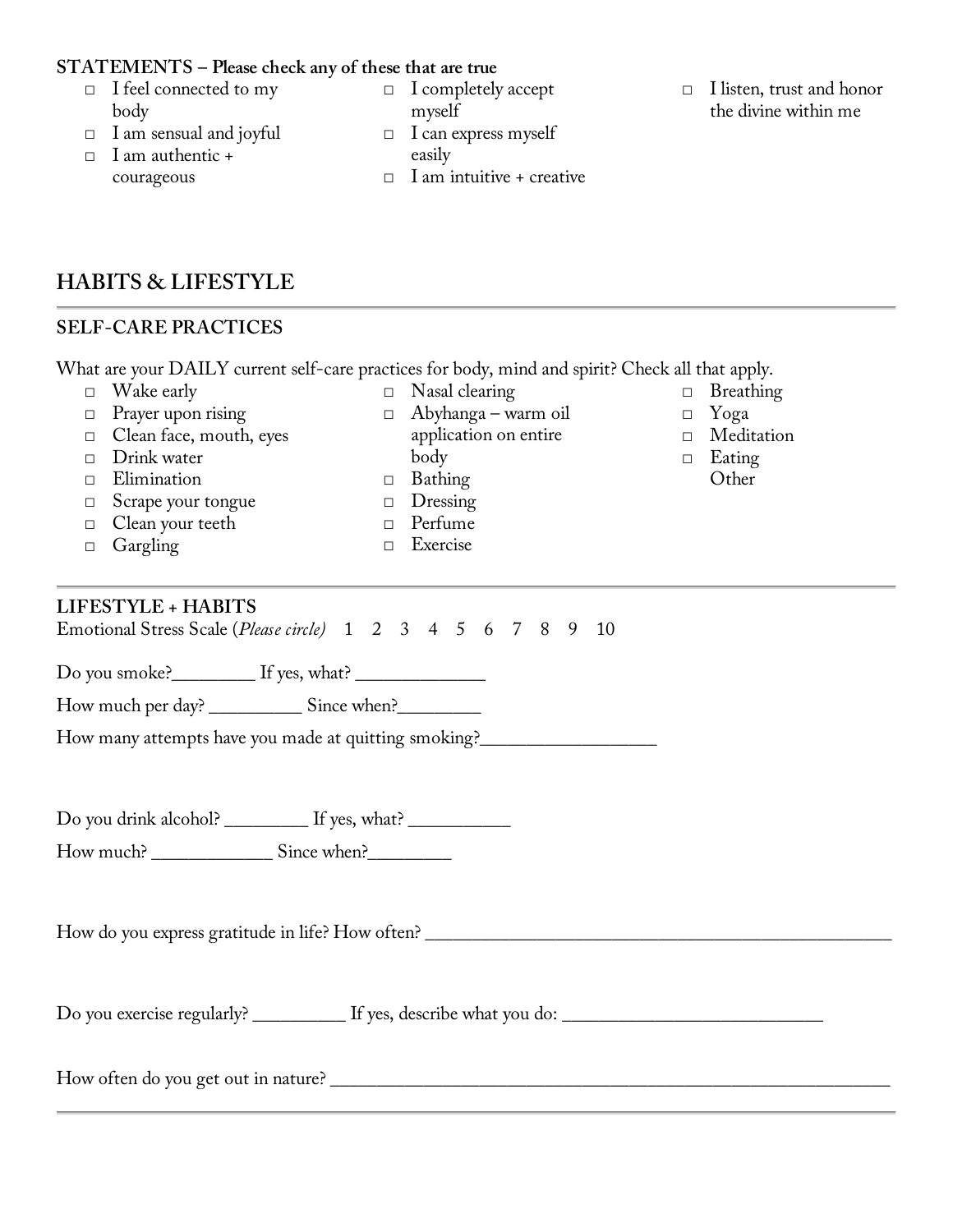#### **NUTRITION + DIGESTION**

What are your greatest nutrition concerns?

|                                                                                                                                                                                    | What is your biggest nutrition challenges? Time ________ Expense _______ Too tired? _____ Don't cook? _______  |  |  |  |  |                                                                                                             |
|------------------------------------------------------------------------------------------------------------------------------------------------------------------------------------|----------------------------------------------------------------------------------------------------------------|--|--|--|--|-------------------------------------------------------------------------------------------------------------|
| How many meals do you generally eat per day? _____________ Do you skip meals? ______________________                                                                               |                                                                                                                |  |  |  |  |                                                                                                             |
| Do you eat meals at regular times daily? Y N                                                                                                                                       |                                                                                                                |  |  |  |  |                                                                                                             |
|                                                                                                                                                                                    |                                                                                                                |  |  |  |  |                                                                                                             |
|                                                                                                                                                                                    |                                                                                                                |  |  |  |  |                                                                                                             |
|                                                                                                                                                                                    |                                                                                                                |  |  |  |  |                                                                                                             |
| Vegetarian or Gluten-free?________________What food(s) do you crave? _______________________________                                                                               |                                                                                                                |  |  |  |  |                                                                                                             |
|                                                                                                                                                                                    |                                                                                                                |  |  |  |  |                                                                                                             |
|                                                                                                                                                                                    |                                                                                                                |  |  |  |  |                                                                                                             |
|                                                                                                                                                                                    |                                                                                                                |  |  |  |  |                                                                                                             |
| What percentage of your meals are pre-packaged (mac/cheese, soup, canned foods) ? ________________________                                                                         |                                                                                                                |  |  |  |  |                                                                                                             |
| Coffee Drinker? Yes No If yes, how much/day?_______ Herbal Tea? Yes No If yes, how much/day?_______<br>Soda drinker? Regular Diet None (Please circle one) If yes, how much/often? |                                                                                                                |  |  |  |  |                                                                                                             |
|                                                                                                                                                                                    |                                                                                                                |  |  |  |  | Eating habits regular? Yes No My appetite: $\Box$ Regularly hungry $\Box$ Erratic Hunger $\Box$ No appetite |
| Do you eat more when under stress or feeling depressed? Yes No                                                                                                                     |                                                                                                                |  |  |  |  |                                                                                                             |
|                                                                                                                                                                                    |                                                                                                                |  |  |  |  |                                                                                                             |
| What was your weight one year ago?________                                                                                                                                         |                                                                                                                |  |  |  |  |                                                                                                             |
|                                                                                                                                                                                    |                                                                                                                |  |  |  |  |                                                                                                             |
| <b>ELIMINATION</b>                                                                                                                                                                 |                                                                                                                |  |  |  |  |                                                                                                             |
|                                                                                                                                                                                    | How often do you have a full bowel movement? ___________________________________                               |  |  |  |  |                                                                                                             |
| BM consistency                                                                                                                                                                     |                                                                                                                |  |  |  |  |                                                                                                             |
| Soft and well formed<br>П<br>(banana shaped)<br>Difficulty to pass<br>□<br>Often Float<br>П                                                                                        | Diarrhea<br>Constipated often<br>П<br>Small and hard<br>П<br>thin and narrow<br>П<br>loose but not watery<br>□ |  |  |  |  |                                                                                                             |
|                                                                                                                                                                                    |                                                                                                                |  |  |  |  |                                                                                                             |

\_\_\_\_\_\_\_\_\_\_\_\_\_\_\_\_\_\_\_\_\_\_\_\_\_\_\_\_\_\_\_\_\_\_\_\_\_\_\_\_\_\_\_\_\_\_\_\_\_\_\_\_\_\_\_\_\_\_\_\_\_\_\_\_\_\_\_\_\_\_\_\_\_\_\_\_\_\_\_\_\_\_\_\_\_\_\_\_

## **ESSENTIAL OIL USE**

Do you use essential oils? Y N Which oils (*not brand*) and for what? \_\_\_\_\_\_\_\_\_\_\_\_\_\_\_\_\_

How do you use them?  $\Box$  Inhalation  $\Box$  Topically  $\Box$  Ingestion

Are you familiar with safety protocols? Y N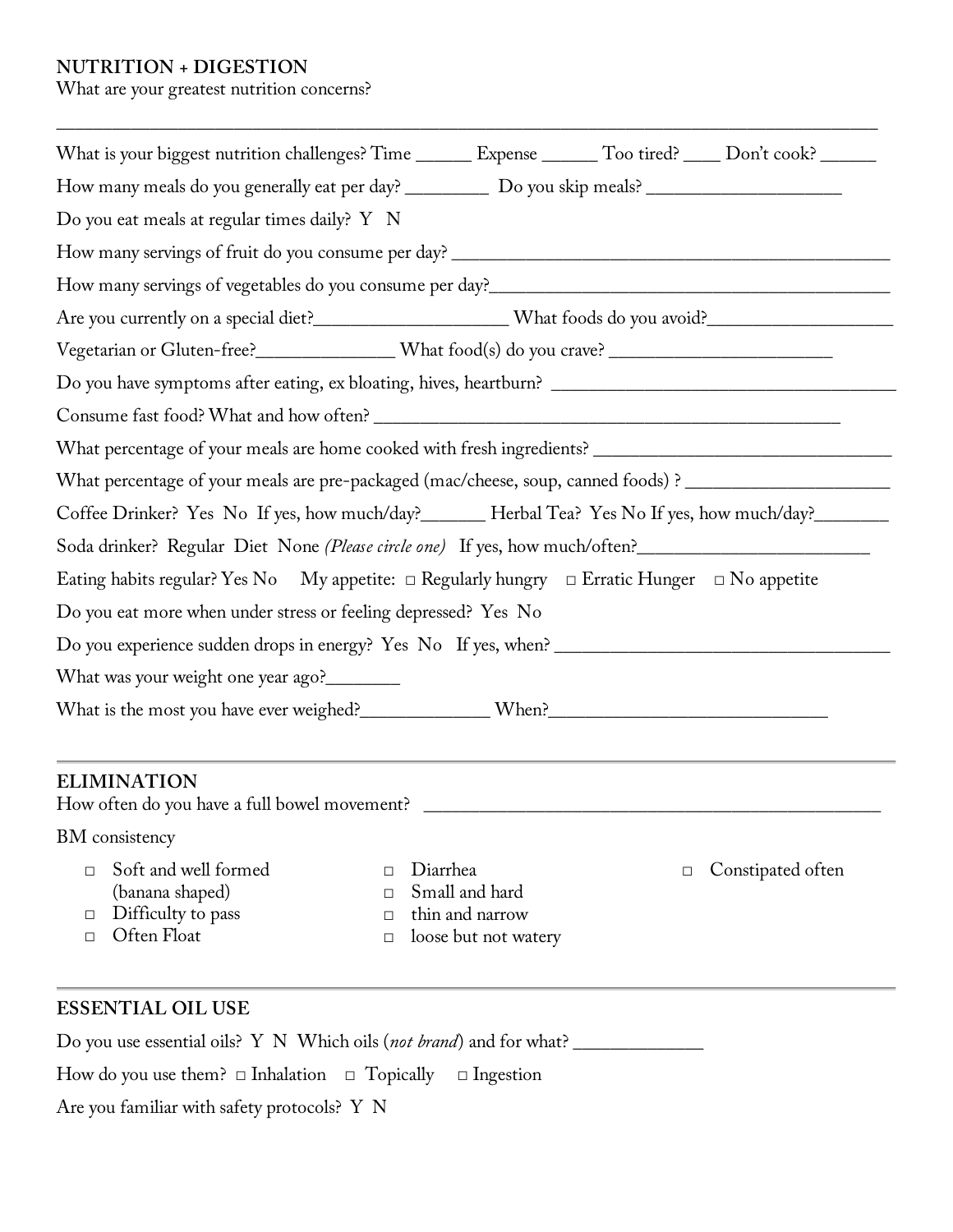#### **SLEEP / RELAXATION**

What is your nighttime routine, if anything, before you go to bed?

How many hours do you usually sleep per night? \_\_\_\_\_\_\_\_\_\_\_\_ What time do you go to bed? \_\_\_\_\_\_\_\_\_\_\_\_\_\_\_\_\_\_\_\_\_\_

\_\_\_\_\_\_\_\_\_\_\_\_\_\_\_\_\_\_\_\_\_\_\_\_\_\_\_\_\_\_\_\_\_\_\_\_\_\_\_\_\_\_\_\_\_\_\_\_\_\_\_\_\_\_\_\_\_\_\_\_\_\_\_\_\_\_\_\_\_\_\_\_\_\_\_\_\_\_\_\_\_\_\_\_\_\_\_\_\_\_

Do you wake feeling refreshed? \_\_\_\_\_\_\_\_\_\_\_\_\_\_\_\_\_\_\_\_\_\_\_\_\_\_\_\_\_\_\_\_\_\_\_\_\_\_\_\_\_\_\_\_\_\_\_\_\_\_\_\_\_\_\_\_\_\_\_\_\_\_\_\_

#### **MENTAL HEALTH STATUS**

Do you currently experience any of the following in relation to your mind:

□ Dull

□ Scattered

- □ Bored
	- □ Fullfilled/Content
- □ Easily Irritated

 $\Box$  Focused

Do you have any of the following emotions/experiences

- □ Connection to higher power (God, faith, religion, spirituality, universe)
- $\Box$  Hobbies you enjoy □ Passion for life
- □ Strong faith
- □ Waivering faith
- □ Lethargic/Slow
- □ Wandering
- □ Faith is absent
- □ Do you spend time alone?

How are your moods in general? Do you experience more than you would like of anxiety? Depression? Anger?

\_\_\_\_\_\_\_\_\_\_\_\_\_\_\_\_\_\_\_\_\_\_\_\_\_\_\_\_\_\_\_\_\_\_\_\_\_\_\_\_\_\_\_\_\_\_\_\_\_\_\_\_\_\_\_\_\_\_\_\_\_\_\_\_\_\_\_\_\_\_\_\_\_\_\_\_\_\_\_\_\_\_\_\_

\_\_\_\_\_\_\_\_\_\_\_\_\_\_\_\_\_\_\_\_\_\_\_\_\_\_\_\_\_\_\_\_\_\_\_\_\_\_\_\_\_\_\_\_\_\_\_\_\_\_\_\_\_\_\_\_\_\_\_\_\_\_\_\_\_\_\_\_\_\_\_\_\_\_\_\_\_\_\_\_\_\_\_\_

\_\_\_\_\_\_\_\_\_\_\_\_\_\_\_\_\_\_\_\_\_\_\_\_\_\_\_\_\_\_\_\_\_\_\_\_\_\_\_\_\_\_\_\_\_\_\_\_\_\_\_\_\_\_\_\_\_\_\_\_\_\_\_\_\_\_\_\_\_\_\_\_\_\_\_\_\_\_\_\_\_\_\_\_\_\_\_\_\_

On a scale of 1-10, one being the worst and 10 being the best, describe your usual level of energy.

At what point in your life did you feel best? Why? \_\_\_\_\_\_\_\_\_\_\_\_\_\_\_\_\_\_\_\_\_\_\_\_\_\_\_\_\_\_\_\_\_\_\_\_\_\_\_\_\_\_\_

#### **OTHER**

What are your health goals/aspirations?

Do you have family and friends who will be supportive of you making health and lifestyle changes to improve your quality of life? Explain, if no.

\_\_\_\_\_\_\_\_\_\_\_\_\_\_\_\_\_\_\_\_\_\_\_\_\_\_\_\_\_\_\_\_\_\_\_\_\_\_\_\_\_\_\_\_\_\_\_\_\_\_\_\_\_\_\_\_\_\_\_\_\_\_\_\_\_\_\_\_\_\_\_\_\_\_\_\_\_\_\_\_\_\_\_\_\_\_\_\_\_\_

\_\_\_\_\_\_\_\_\_\_\_\_\_\_\_\_\_\_\_\_\_\_\_\_\_\_\_\_\_\_\_\_\_\_\_\_\_\_\_\_\_\_\_\_\_\_\_\_\_\_\_\_\_\_\_\_\_\_\_\_\_\_\_\_\_\_\_\_\_\_\_\_\_\_\_\_\_\_\_\_\_\_\_\_\_\_\_\_\_\_

\_\_\_\_\_\_\_\_\_\_\_\_\_\_\_\_\_\_\_\_\_\_\_\_\_\_\_\_\_\_\_\_\_\_\_\_\_\_\_\_\_\_\_\_\_\_\_\_\_\_\_\_\_\_\_\_\_\_\_\_\_\_\_\_\_\_\_\_\_\_\_\_\_\_\_\_\_\_\_\_\_\_\_\_\_\_\_\_\_\_

Who in your family or on your health care team will be *most supportive* of you making dietary change?

\_\_\_\_\_\_\_\_\_\_\_\_\_\_\_\_\_\_\_\_\_\_\_\_\_\_\_\_\_\_\_\_\_\_\_\_\_\_\_\_\_\_\_\_\_\_\_\_\_\_\_\_\_\_\_\_\_\_\_\_\_\_\_\_\_\_\_\_\_\_\_\_\_\_\_

Though it may seem odd, please consider why you might want to achieve that for yourself: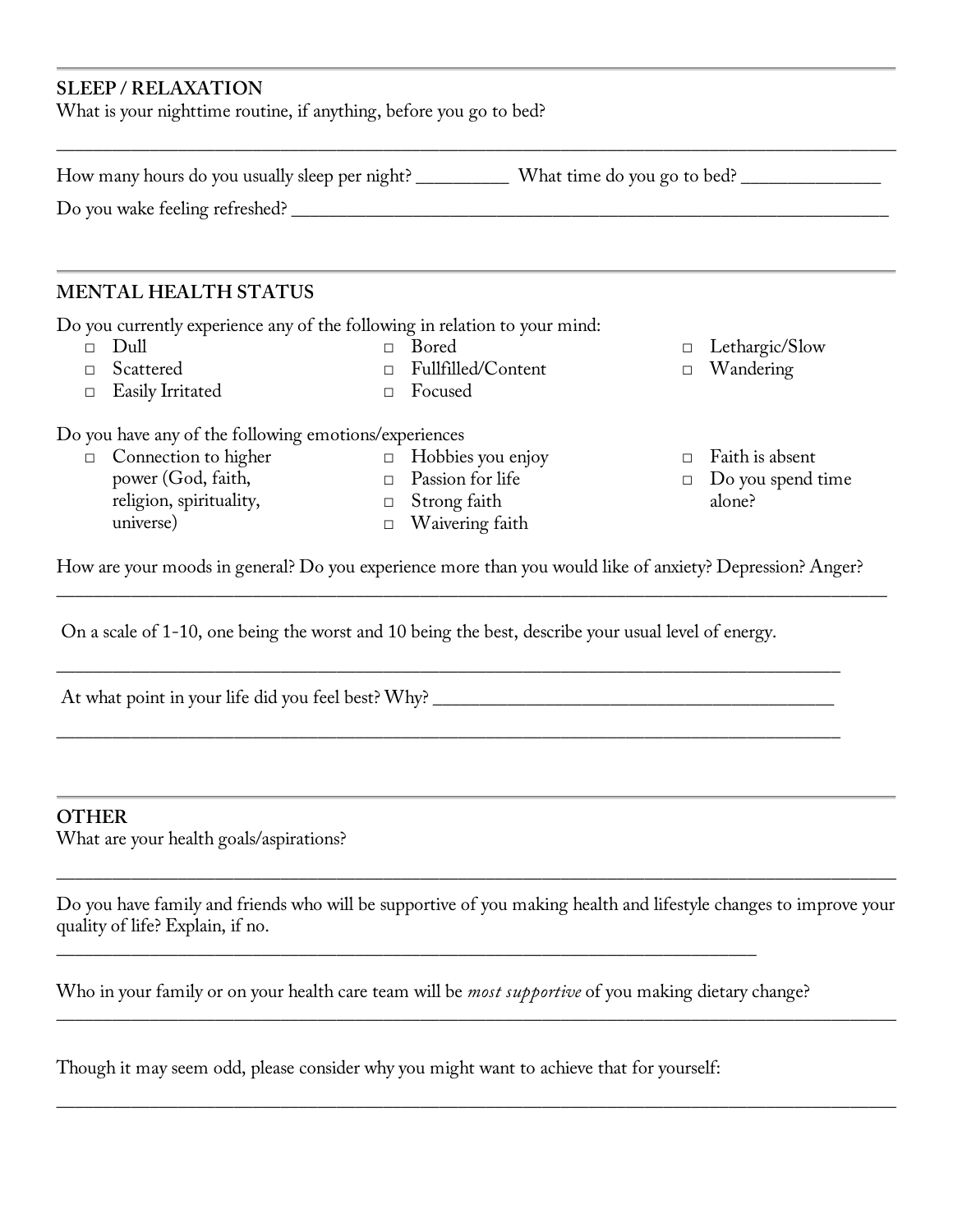On the below diagram, please mark with a circle, or "x" where you are experiencing pain or discomfort



*Everything I have written and answered in this form is true to the best of my knowledge. I will update this office when there are significant changes. I understand that my current health may affect how bodywork will affect me. I have told the practitioner everything about my health in order to receive the best care possible. I acknowledge that if I am uncomfortable during the session for any reason, I have the power to stop treatment. I also acknowledge that any disrespectful comments or actions may prevent treatment today.*

I am fully committed and responsible for my own health and healing. Yes No

Patient Signature \_\_\_\_\_\_\_\_\_\_\_\_\_\_\_\_\_\_\_\_\_\_\_\_\_\_\_\_\_\_\_\_\_\_\_\_\_\_\_\_\_\_\_\_\_\_\_\_\_\_\_\_\_\_\_\_ Date \_\_\_\_\_\_\_\_\_\_\_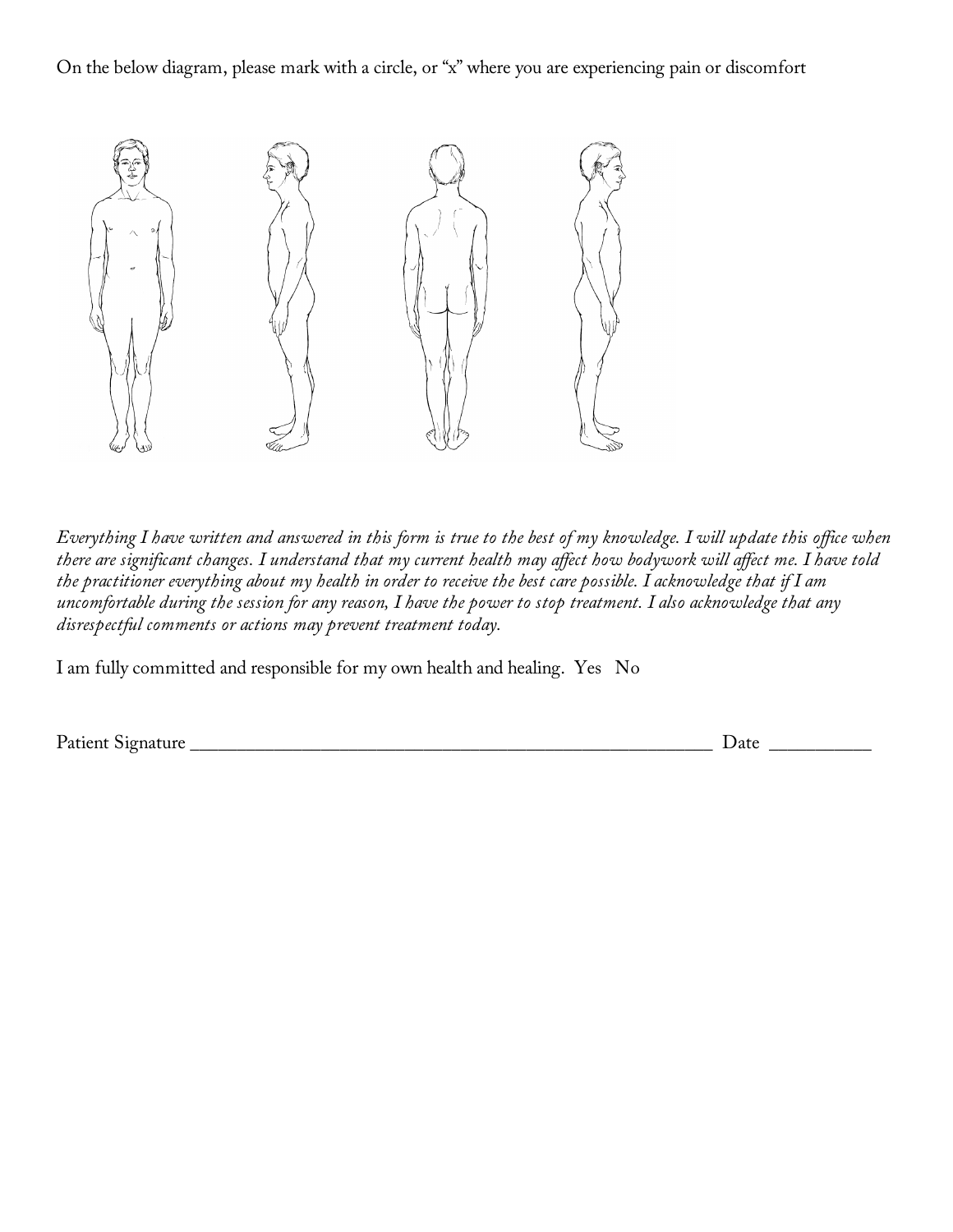#### *PRACTITIONER USE ONLY*

SOAP: Subjective/Objective/Action/Plan Health Assessment by \_\_\_\_\_\_\_\_\_\_\_\_\_\_\_\_\_\_\_\_\_\_\_\_\_\_\_\_\_\_\_\_\_\_\_\_\_\_\_\_\_\_\_\_\_\_\_\_



#### **PAIN**

**POSTURE / GAIT**

**MOVEMENT / RANGE OF MOTION**

**MUSCLE TESTING**

**SKIN / FACE / EYES / TONGUE**

**FINGERNAILS / TOENAILS / HAIR**